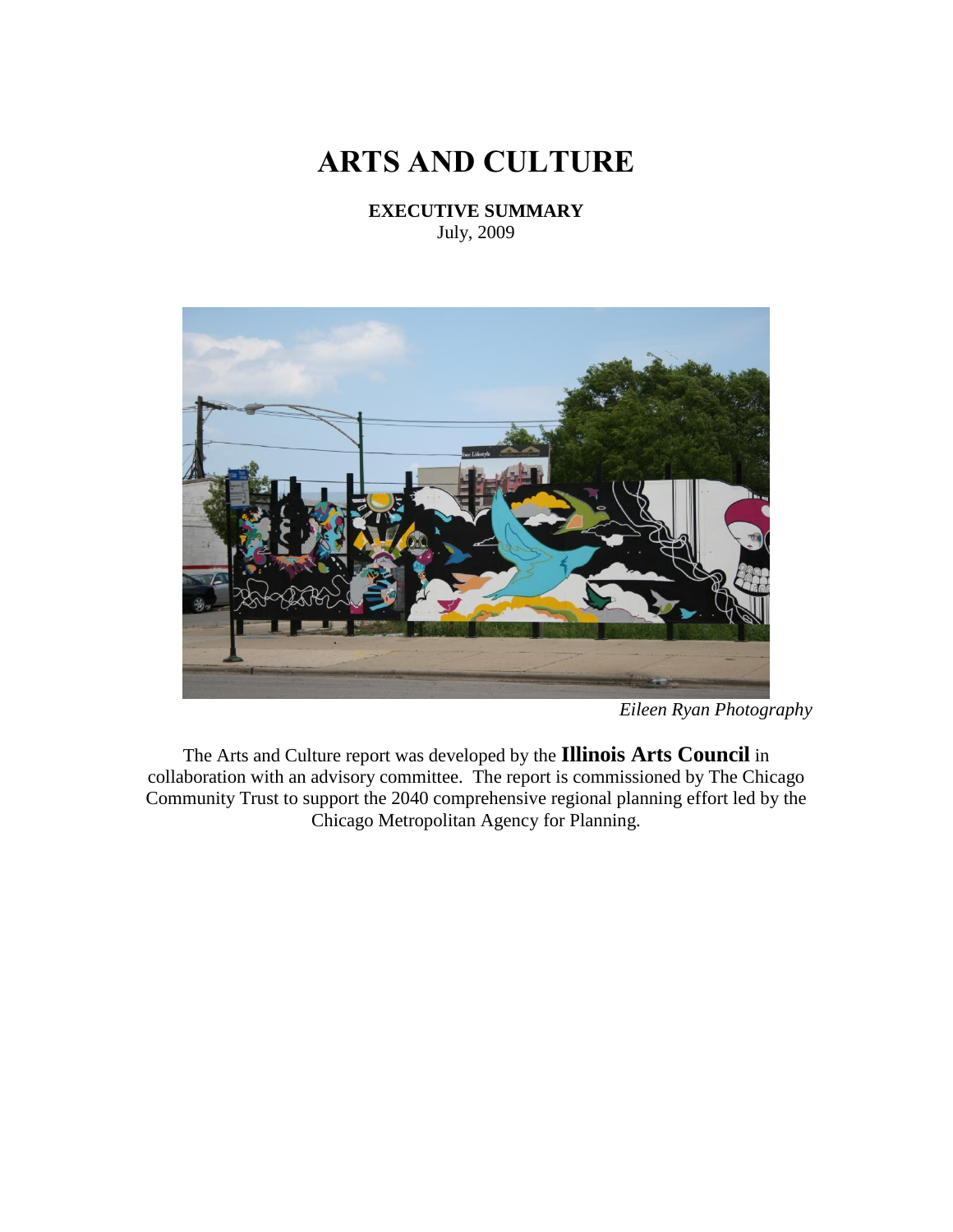# *ARTS AND CULTURE*

## **INTRODUCTION**

Metropolitan Chicago is home to a rich, robust, and diverse cultural ecosystem, with a varied tapestry of artists, nonprofit cultural organizations, for-profit commercial enterprises, arts service organizations, funders, institutions of higher education, and "unincorporated arts" including street fairs and festivals.

The region's artistic and cultural community continues to earn national and international acclaim, on both the non-profit and for-profit sides. Its world class museums, dance companies and cultural institutions attract millions of visitors each year. A "musical omnivore's paradise," it offers every style of music to every style of fan in every style of venue. Its architecture and public arts have made history. And it is emerging as a key player in creative industries, from advertising to fashion.

In fact, its historical and cultural narrative is imbued with a richness and intensity equaled by only a handful of other metropolitan areas around the world. In the process, it has become one of the leading creative regions in the world.

Chicago's arts and cultural resources are not only cause for great pride, but they also contribute significantly to the region's economic health; for example, it is estimated that directly and indirectly, nonprofit arts organizations pump more than \$1 billion into the area's economy every year. These resources serve as an economic engine for investments, a magnet for cultural tourism, and a key component in improving the quality of life in the region, which helps attract the kind of talent that's highly prized in the  $21<sup>st</sup>$ century – creative talent capable of tackling complex problems and helping to envision a brighter future.

As one columnist wrote, "Your ability to act on your imagination is going to be so decisive in driving your future and the standard of living of your country. So the school, the state, the country that empowers, nurtures, enables imagination among its students and citizens, that's who's going to be the winner." Many of the fastest-growing jobs and emerging industries rely on creativity and the ability to think unconventionally, question the herd, imagine new scenarios and produce astonishing work. And that is what arts and culture nurture.

Unfortunately, even given the strength and robustness of the region's artistic and cultural community, artists and arts organizations in the region face unprecedented challenges and uncertainty as they look forward. A myriad of forces seriously threatens the long-term stability of the creative sector, including:

- Extraordinary funding challenges;
- Erosion of the region's cultural infrastructure;
- Rapidly changing technology;
- An impending leadership transition to the next generation of arts professionals;
- Inequities and gaps in arts education;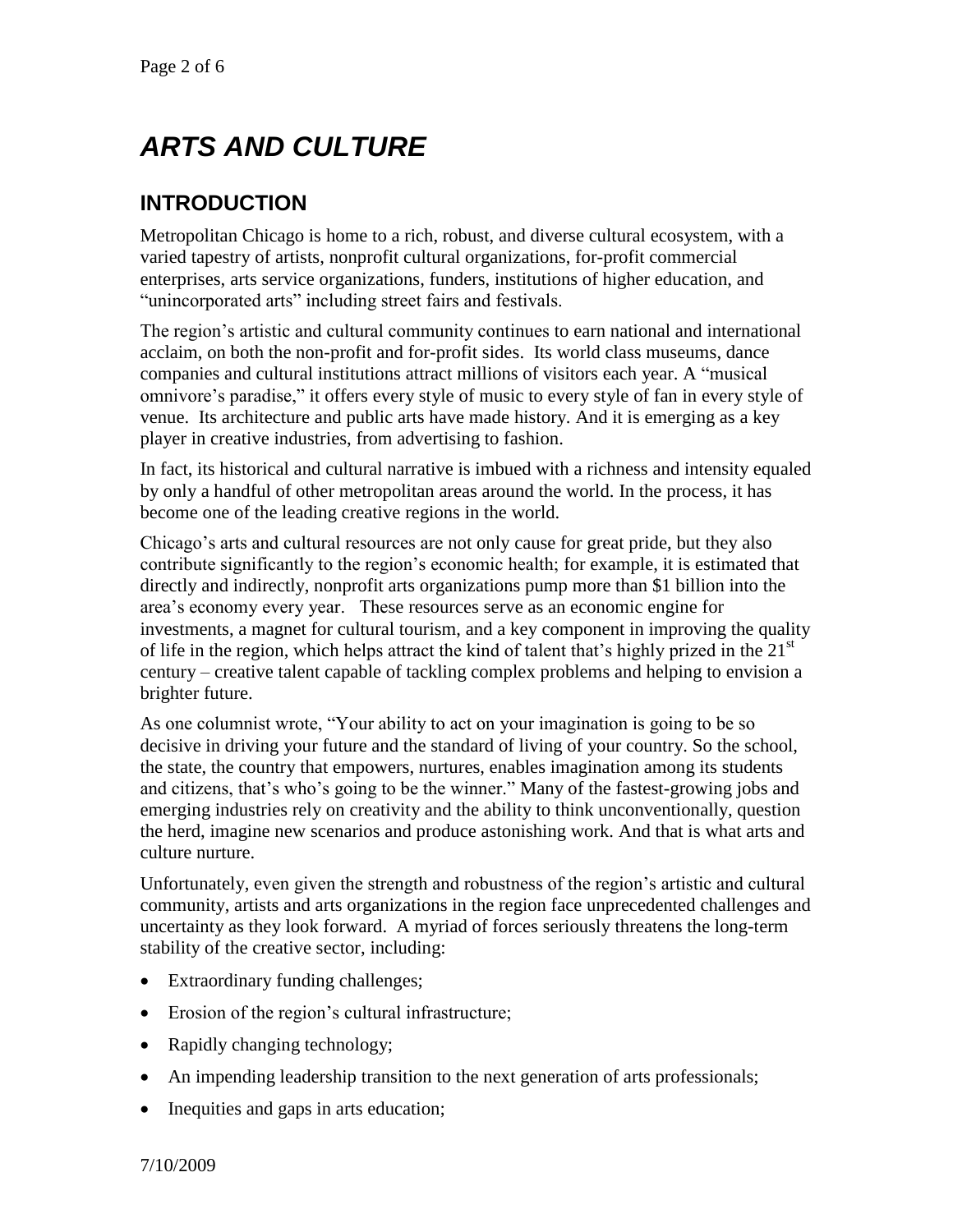- A decline in participation in arts and cultural activities;
- Shifting demographics;
- Shrinking access to capital;
- Limited availability of affordable space for artists and other creators to live and work;
- Limited access by artists and arts organizations to appropriate health insurance options;
- Declining arts coverage in newspapers.

But perhaps the greatest challenge to the region's creative ecology is the marginalization of the arts – the myth that the arts are an enjoyable "extra" for the well-off, but not a necessity for all people. While the arts in recent years have always been viewed positively, they have been seen – and treated and funded – as less important than the fields of business, finance, development, and even academics.

In fact, study after study has revealed that the arts are an important tool for community development – a stimulus for economic investments, tourism, recruitment of a creative, knowledge-based workforce, improving the quality of life, neighborhood revitalization, building community identity, and promoting cultural diversity.

The arts and cultural sector believes current challenges provide a window of opportunity for the cultural sector to gain respect and position itself as a central economic engine and thus one that deserves great protection. In this moment of transformational change, the leadership and skills of artists and arts professionals can and must be part of the solution to redefining the region, in keeping with this era's evolution to a creative, knowledgebased society.

Therefore, the GO TO 2040 Arts and Culture Advisory Committee offers the following vision and recommendations for action.

## **VISION STATEMENT**

- **Diverse and Open Region:** The Chicago region will rely on collaboration across its rich cultural and ethnic diversity as the foundation for economic, educational, and artistic development.
- **International Reputation and Competitive Edge:** The Chicago region will be nationally and internationally recognized as a center for innovation and cultural ingenuity.
- **Democratization of the Arts:** Residents of all ages and from all walks of life will have access to, and will be engaged in, a wide variety of opportunities for cultural interaction, civic participation and active art making.
- **Sector Strength and Unification:** The region will experience unparalleled public and private support for the arts and culture as seen through increased funding, promotion, and policy.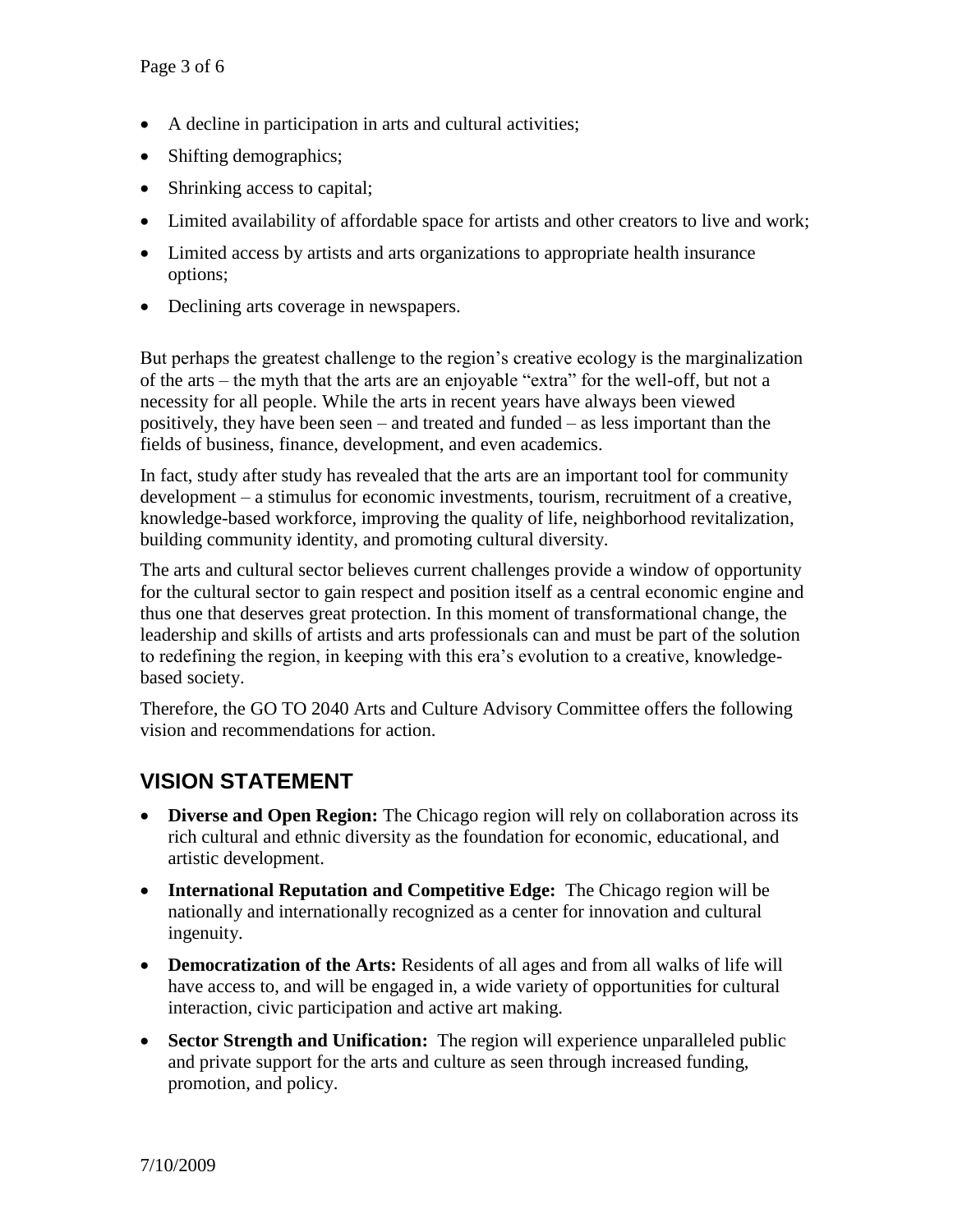- **Arts Education:** Arts education will serve as a powerful catalyst for creativity and a key component of our region's robust cultural landscape.
- **Advocacy and Positioning of the Arts:** Arts and creativity will be widely recognized as central to all conversations where development, quality of life and the allocation of resources are involved.

### **RECOMMENDATIONS**

This vision can be achieved if the following recommendations are implemented:

#### *DIVERSE AND OPEN REGION*

- 1. Ensure that all individuals, regardless of age, race, ethnicity, income, gender, religion, sexual orientation or ability, have access to the region's cultural life and to opportunities for meaningful arts engagement.
- 2. Ensure that the Chicago region's creative sector serves, represents and is led by all who live and work in the region.

#### *INTERNATIONAL REPUTATION AND COMPETITIVE EDGE*

3. Expand employment and financial opportunities in the cultural sector and increase the percentage of the region's workforce that is employed in the creative industries.

#### *INCREASE THE CAPACITY AND RESILIENCY OF NONPROFIT, PUBLIC, AND COMMERCIAL ARTS-RELATED ENTERPRISES*

- 4. Strengthen and increase the presence of non-arts venues with arts and cultural programming – parks, libraries, ethnic associations, societies, and centers.
- 5. Strengthen and increase the presence of post-secondary institutions preparing individuals for success in the creative sector.

#### *DEMOCRATIZATION OF THE ARTS*

- 6. Increase attendance and engagement at the region's nonprofit, public, and commercial arts-related organizations.
- 7. Increase the region's participation in collective, community, and amateur art making and festivals.
- 8. Increase discourse about the arts, culture and creativity in both traditional and new media.
- 9. Increase the number of young people participating in after-school arts programs.
- 10. Increase cultural tourism and reinforce the Chicago region's reputation as one of the world's top travel destinations.

#### *SECTOR STRENGTH AND UNIFICATION*

11. Increase public and private funding for the arts and cultural sector.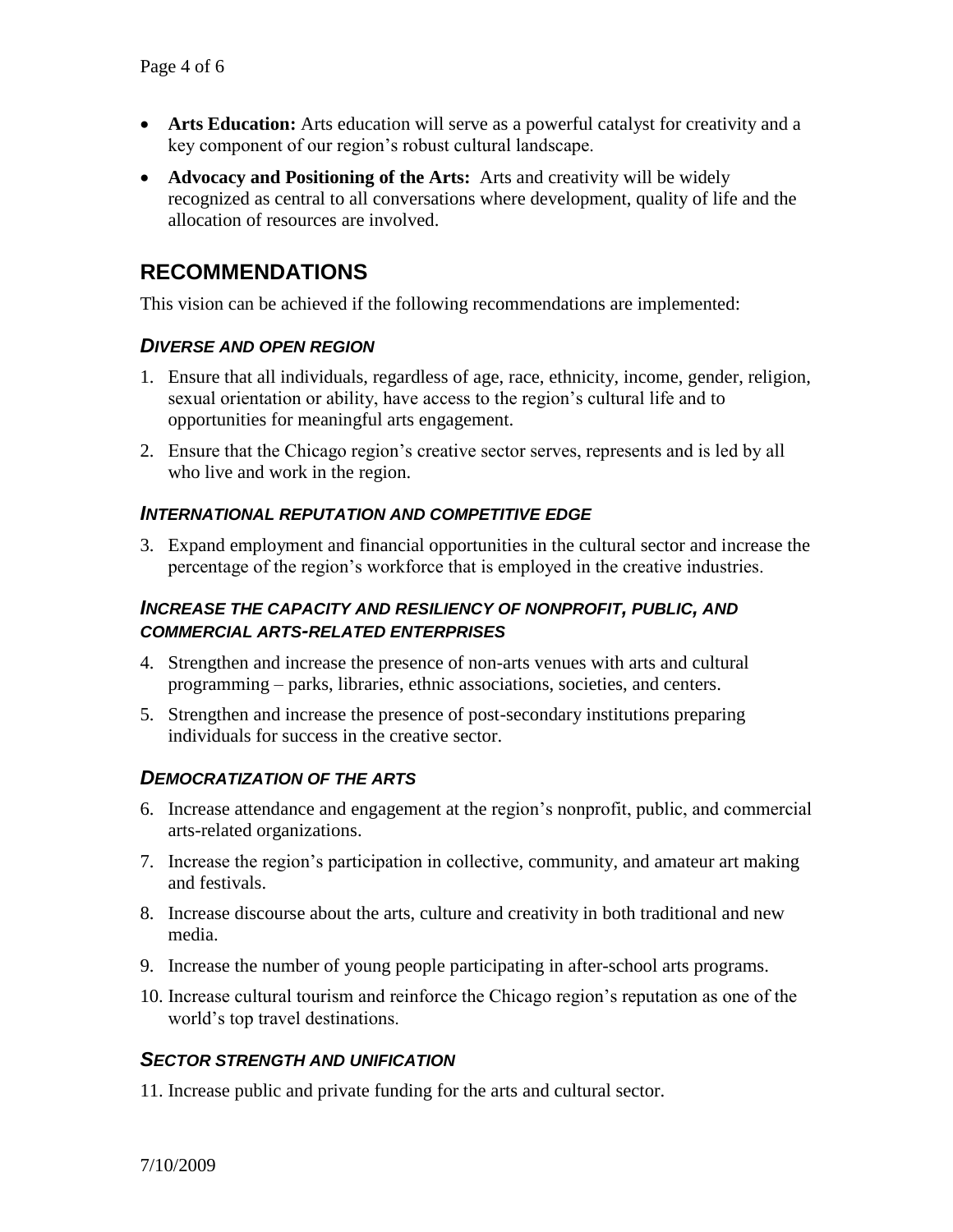- 12. Increase collaboration of arts and culture with other policy areas and promote a corresponding allocation of resources (e.g., Illinois Department of Commerce and Economic Opportunity, Illinois Commission on Volunteerism, education, parks and recreation, etc.)
- 13. Enact policies that support the widespread availability of the arts and culture in public venues including parks, libraries, and other public places.
- 14. Enact municipal policy levers and incentives (such as percent for art legislation, zoning ordinances and entertainment districts) to sustain and grow arts-centric enterprises.
- 15. Strategically market and promote the Chicago region as a cultural destination of national and international standing.

#### *ARTS EDUCATION*

- 16. Significantly increase opportunities for every preschool through post-secondary student in the region – particularly those who are currently underserved – to participate in, learn from, and enjoy the arts.
- 17. Develop a strategic plan for comprehensive arts education in every school district in the region and measure the effectiveness of each district's arts education programs, identify areas for improvement and establish a realistic timeline for improving arts education programs in each district.
- 18. Adequately fund arts education at the district and state level.
- 19. Collaboratively develop with key stakeholders meaningful ways to measure student and school performance in arts education (such as assessment tools and arts report cards) and empower the Illinois State Board of Education to require schools to report certain arts education measurements annually.

#### *ADVOCACY AND POSITIONING OF THE ARTS*

- 20. Empower policy makers and the media with solid and reliable data about the presence, value and impact of the arts and arts education in the Chicago region.
- 21. Build a strong network of thousands of arts advocates in the Chicago region to ensure that elected and appointed leaders support policies and funding for the arts and culture.
- 22. Foster more powerful alliances between non-profit and for profit commercial artscentric enterprises in the Chicago region.
- 23. Include arts advocates and leaders on key boards, authorities, and commissions in the Chicago region and statewide.